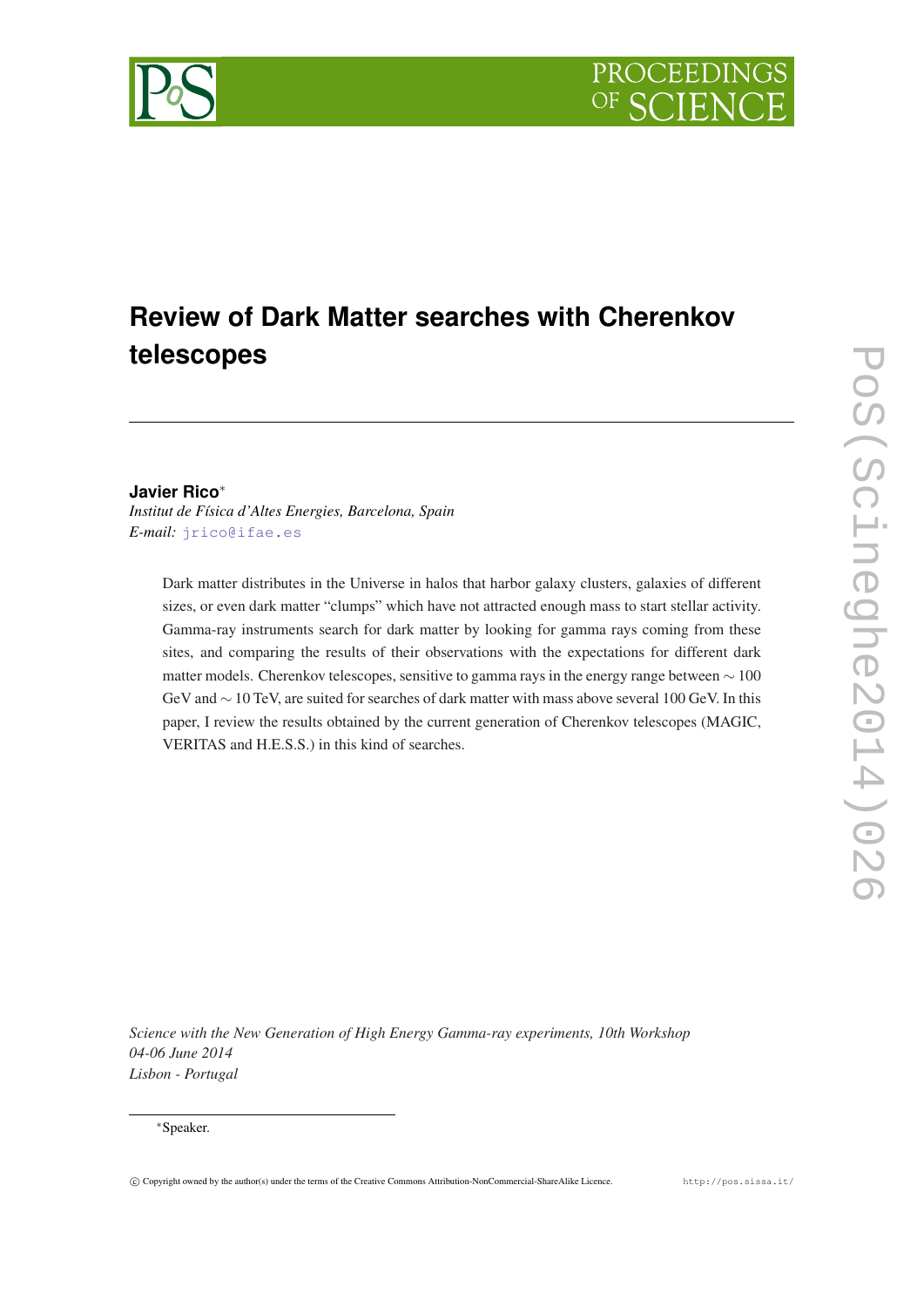# 1. Introduction

There is overwhelming experimental evidence for the existence of dark matter, mainly from its gravitational effects on the dynamics of galaxies and galaxy clusters and measurements of the power spectrum of temperature anisotropies of the Cosmic Microwave Background [\[1\]](#page-8-0). The latter shows that dark matter accounts for about 85% and 27%, respectively, of the total mass and energy contents of the Universe.

Our current cosmological model is based on the Cold Dark Matter paradigm, where dark matter is composed of electrically neutral, weakly interacting particles that are stable within cosmological time scales. These particles also have to be cold –i.e., non-relativistic at the onset of large-structure formation–, in order to produce the relic density required by the cosmological observations and to be compatible with the Big Bang nucleosynthesis. Such particles do not exist within the Standard Model (SM) of Particle Physics, so one must go beyond its borders in search for the suitable dark matter candidates.

A particularly well-motivated class are the weakly interacting massive particles (WIMPs, [\[2\]](#page-8-0)). WIMPs have a mass in the range between 10 GeV and a few TeV, and interaction cross-sections typical of the weak scale. They naturally produce the needed relic density and annihilate or decay into SM particles detectable by the current or near future generation of experiments. WIMP searches are based on three different experimental strategies: production at accelerators such as the Large Hadron collider [\[3\]](#page-8-0), direct detection from measurements of the nuclear recoils from WIMP scattering off standard particles in underground detectors [\[4\]](#page-8-0), and indirect detection through the identification of SM particles coming from WIMP annihilation or decay processes in astronomical dark matter over-density sites. These approaches are complementary and explore independent regions of the parameter space [[5](#page-8-0)]; hence each strategy has to be pursued in order to form a global perspective of dark matter searches.

The case of WIMP indirect detection via gamma rays and charged particles (electrons and positrons) is of particular interest, and the main subject of this paper. There are other plausible cold dark matter candidates (see, e.g., [[6](#page-9-0)]), including some, e.g. axion-like particles, that could produce experimental signatures in the gamma-ray domain [\[7,](#page-9-0) [8](#page-9-0), [9\]](#page-9-0), which we will not cover in detail in this paper.

### 1.1 Indirect dark matter searches with gamma rays

WIMPs can be searched for *indirectly* through the identification of gamma rays from annihilation or decay processes in dark matter over-density sites. The expected gamma-ray flux from a region of the sky Ω can be factorized as  $d\phi/dE = d\phi^{\text{PP}}/dE \times J(\Omega)$ , where:

$$
\frac{d\phi^{\rm PP}}{dE} = A \frac{dN_{\gamma}}{dE} \tag{1.1}
$$

$$
J(\Omega) = \frac{1}{4\pi} \int_{\Omega} \int_{\text{los}} \rho^k(l) dl d\Omega \tag{1.2}
$$

In the *particle physics* term,  $d\phi^{\rm PP}/dE$ ,  $A = \langle \sigma v \rangle / 2m_{\rm dm}^2$  for annihilation or  $1/m_{\rm dm} \tau_{\rm dm}$  for decay;  $\langle \sigma v \rangle$  is the velocity-averaged annihilation cross section of the dark matter particle; *m*<sub>dm</sub> and  $\tau_{dm}$ are the mass and lifetime of the dark matter particle, respectively,  $N_{\gamma}$  is the number of gamma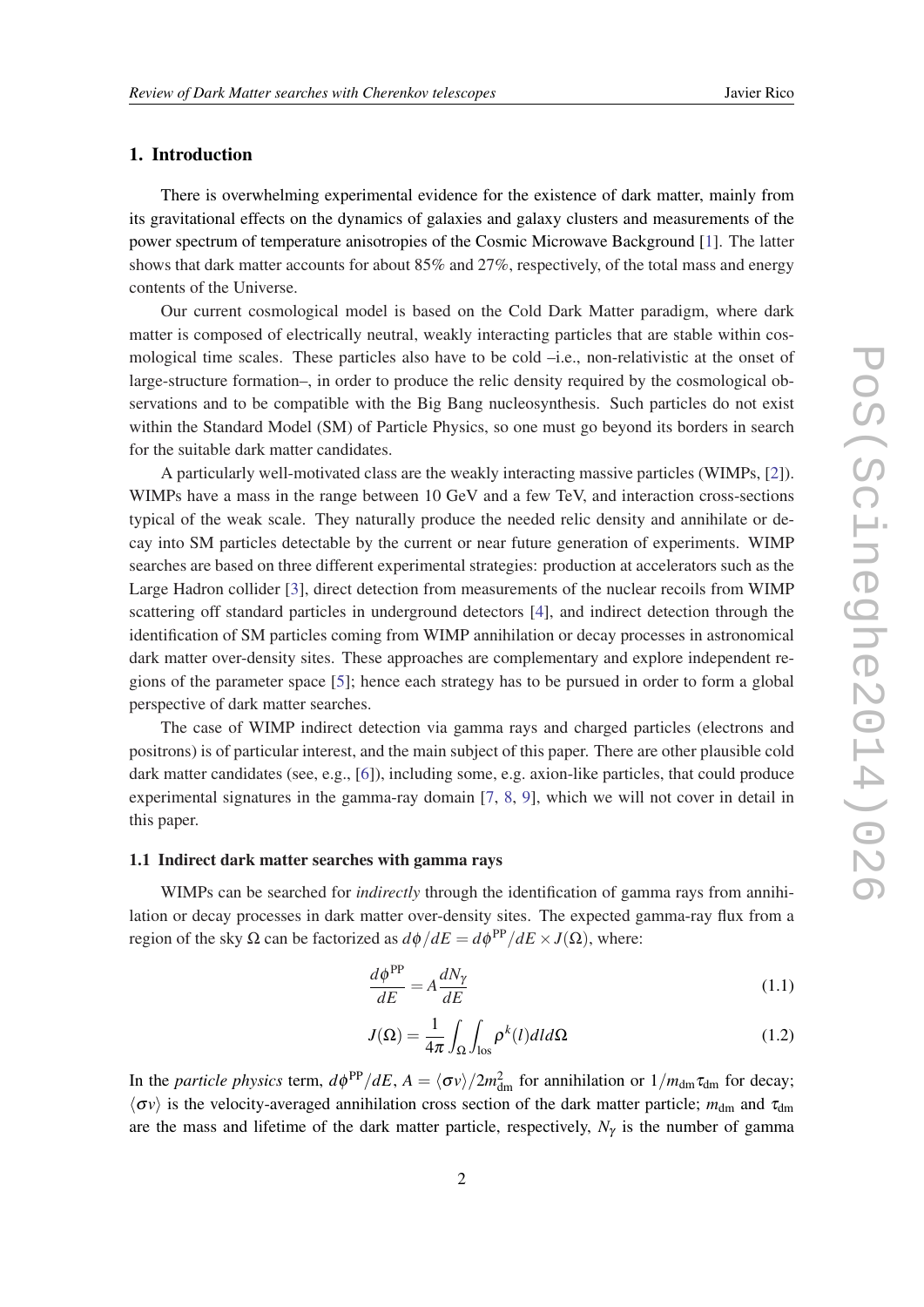rays produced per annihilation or decay reaction, and *E* the energy of the gamma ray. In the *astrophysical* term *J*( $\Omega$ ) (often referred to as *J*-factor),  $\rho$  is the dark matter density, with  $k = 2$  for annihilation and  $k = 1$  for decay. The integrals run over the line of sight (*l*) and the observed sky region  $(Ω)$ .

 $d\phi^{\rm PP}/dE$  contains all the information dependent on the specific nature of the dark matter particle and its interactions, i.e., it is completely determined for a given theoretical framework. *dN*γ/*dE* contains the spectral information. Using the *a priori* knowledge of its shape is the key for an optimal dark matter-oriented analysis strategy [[10\]](#page-9-0). Gamma rays can be produced as primary, radiative, or secondary products in annihilation or decay reactions. Reactions yielding primary gamma rays include annihilations or decays into two gamma rays or a gamma ray and another electrically neutral particle, which result in monochromatic lines in the spectrum. Gamma rays may also be produced in radiative processes, either by final state or virtual charged particles [\[11](#page-9-0)]. This contribution normally dominates the spectrum close to the kinematical limit at  $\sim m_{\text{dm}}$  and, more importantly, produces characteristic spectral features that can be used to distinguish a possible dark matter signal from astrophysical background. A third contribution, with less characteristic spectral features, comes from secondary processes, i.e. hadronization and decay of the products of the dark matter decay or annihilation [\[12](#page-9-0)]. In addition, gamma rays can result from the inverse Compton up-scattering of photons in radiation fields by primary or secondary charged particles. For energies of the order of the dark matter particle mass, this component is subdominant with respect to the previous ones, and will be henceforth neglected.

 $J(\Omega)$  determines the signal intensity and contains all the information regarding the source distance and geometry. Dark matter forms halos in a hierarchical fashion, from dwarf galactic satellites to clusters of galaxies, through collision-less gravitational collapse. The characteristics of dark matter halos are computed by fitting the results of N-body simulations to the measurements of velocities of the luminous matter. The simulations lead to similar final equilibrium state for any mass range, from micro-haloes to galaxy cluster, over a mass range spanning 20 decades independent of the small-scale structure and hierarchical merging pattern [\[13](#page-9-0), [14](#page-9-0)].

#### 1.2 Observational targets

Most aspects of the general cold dark matter halo structure resulting from gravitational collapse are well resolved, and different numerical approaches basically agree. Our detailed understanding and predictive power is now limited by the complex and poorly understood interplay between the dark matter and baryonic components (for a detailed discussion see, e.g. [[6](#page-9-0)]). In addition, while the success of the Cold Dark Matter paradigm is due to the good agreement of its predictions with observations for the large-scale structures, the N-body simulations appear to disagree with the astronomical observations on small scales, which might indicate that the dark matter properties differ from the standard paradigm. In particular, if the DM particles could self-interact, one could get a better model-data agreement for central densities of dwarf spheroidal galaxies and galaxy clusters [[15,](#page-9-0) [16](#page-9-0)], and obtain an experimental signature in the gamma-ray domain [[17\]](#page-9-0).

Hierarchical dark matter merging gives rise to a vast amount of substructure, providing us with suitable targets for indirect dark matter searches at different scales, namely:

• Clusters of galaxies. They are the largest structures known in our Universe, with typically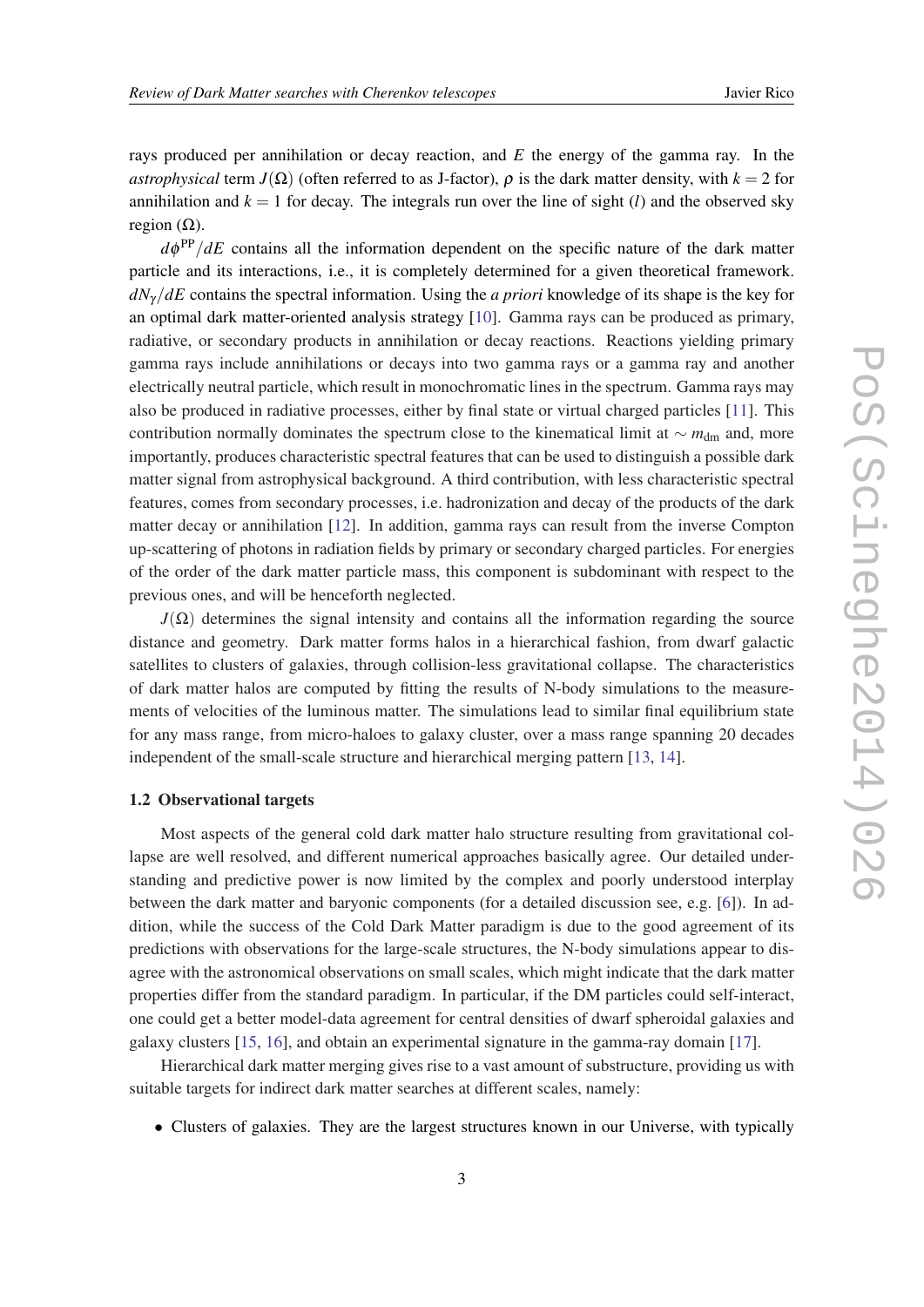up to 80% of their total mass in the form of non-baryonic dark matter, which makes them good sites for indirect dark matter searches despite the fact that they are located at very large distances. Additionally, substructure could significantly enhance the annihilation signal above that predicted for a smooth halo. However, we expect intense gamma-ray background signals from cosmic ray interactions or AGNs in the cluster [\[18\]](#page-9-0).

- Galactic center and halo. The most intense dark matter-induced gamma-ray signals are expected to come from the Galactic center. The intense gamma-ray background produced by the central source and cosmic ray interactions with interstellar matter can be significantly reduced by observing the halo slightly offset the center, which still provides the highest expected J-factor among all known possible sources. The main drawback comes from the large uncertainties on the dark matter distribution below few hundred parsec, which affect this kind of searches [[19](#page-9-0)].
- Mini-halos and satellite galaxies. N-body simulations predict the existence of pure dark matter sub-haloes within our Galaxy. Some of them have attracted enough barionic mass to start stellar activity and form satellite galaxies, whereas other remain fully dark. Satellite galaxies have very high mass-to-light ratios (they are the most dark matter-dominated systems known so far [[20](#page-9-0)]). These kind of targets have the advantage of being free of astrophysical gamma ray sources and, because they are relatively close, they appear as (quasi-)point-like sources for Cherenkov telescopes, with relatively high J-factors, albeit typically below the one expected for the Galactic Center.

#### 1.3 Indirect dark matter searches with Cherenkov telescopes

WIMP annihilation and decay produce gamma rays in the GeV-TeV energy range, which are searched for by gamma-ray instruments observing the targets described in the previous section. Currently, that energy window is best explored from space, by the Large Area Telescope (LAT) onboard the *Fermi* satellite, and from ground, by the Cherenkov telescopes MAGIC, VERITAS and H.E.S.S. Cherenkov telescopes are sensitive to gammas of very high energies, between few tens of GeV and  $\sim 100$  TeV. With a typical field of view of few (3-5) degrees in diameter, they are optimized to operate in pointing mode. Since they operate under (quasi-) dark conditions, their duty cycle is  $\sim 10-15\%$ . All this results in a high level of competition for the observation time between different proposed targets and physics objectives. Although the primary goals of Cherenkov observatories deal with high-energy astrophysics, their scientific programs also include questions of Fundamental Physics [\[21](#page-9-0)], and particularly dark matter searches, which so far have not produced any positive result. In this paper we review the most relevant results produced by Cherenkov telescopes in the search for dark matter signals.

# 2. Experimental results on dark matter searches by Cherenkov telescopes

#### 2.1 Results from the Galactic center and halo

One of the first results obtained by the present generation of Cherenkov telescopes is that of the H.E.S.S. observations of the Galactic center during 2003 (17 hours, from 200 GeV to 10 TeV)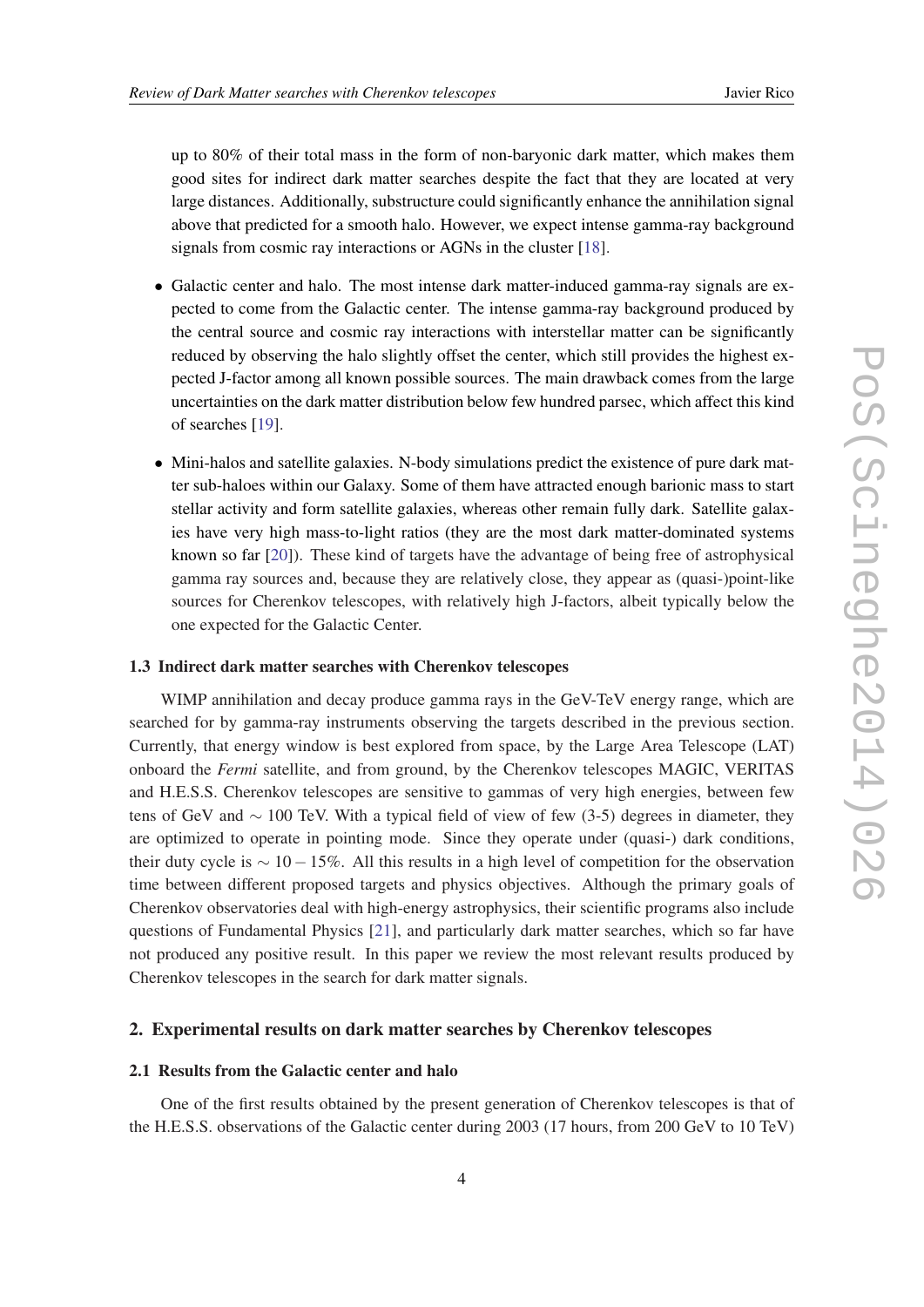<span id="page-4-0"></span>

Figure 1: Comparison of results from indirect dark matter searches with gamma rays, including the most relevant results by Cherenkov telescopes (MAGIC observations of Segue 1 [[25\]](#page-9-0), VERITAS observations of Segue 1 [[26\]](#page-10-0) and H.E.S.S. observations of the Galactic center region[[19\]](#page-9-0)) compared to the results by *Fermi*-LAT on dwarf spheroidals [[27\]](#page-10-0). On the left (right), a decay into  $b\bar{b}$  ( $\tau^+\tau^-$ ) quarks (leptons) is assumed. Figure adapted from [\[25](#page-9-0)].

and 2004 (49 hours, from 200 GeV to 30 TeV) [\[22](#page-9-0)]. The results confirmed the presence of a central, steady, point-like source, with a spectrum well described by a power law up to several tens of TeV, and with no indication of any dark matter characteristic spectral feature. The detected signal was therefore concluded to most likely be of non-dark matter origin, and limits to  $\langle \sigma v \rangle$  of the order of  $10^{-24}$ - $10^{-23}$  cm<sup>3</sup> s<sup>-1</sup> could be inferred. Later observations by MAGIC [[23\]](#page-9-0) and VERITAS [\[24](#page-9-0)] are in agreement with these conclusions.

The presence of a strong astrophysical background close to the Galactic center can be overcome by observing nearby regions, where its contribution is relatively low, whereas the expected dark matter contribution is still significant. H.E.S.S. has performed this kind of search between 2004 and 2008 [\[19](#page-9-0)]. They accumulated 112 hours of observations of a region of radius 1° centered at the Galactic center, restricting the search for dark matter to the region of Galactic latitude  $|b| > 0.3^\circ$ . The projected distance of the considered region corresponds to 45-150 pc from the Galactic center. This approach has the advantage that several popular parameterizations of the dark matter distribution in the Galaxy yield similar predictions for that region, albeit is not valid for an isothermal distribution. The results of this analysis are the most constringent for masses above ∼ 500 GeV, excluding values of the velocity-averaged annihilation cross-section down to  $\langle \sigma v \rangle \sim 3 \times 10^{-25}$  cm<sup>3</sup> s<sup>-1</sup> for  $\sim 1$  TeV particles annihilating into *bb* quark pairs (see Figure 1).

H.E.S.S. has also used their observations of the Galactic center region to look for gammaray line signatures [\[28\]](#page-10-0). The detection of such a spectral feature would constitute a smoking-gun for dark matter, since no known astrophysical process can produce such a signature at the GeV-TeV energies. H.E.S.S. has set the most constraining upper limits in the mass range between  $\sim$ 500 GeV and ∼ 25 TeV. For a dark matter particle mass of 1 TeV, the limits to the velocity averaged annihilation cross section into two gamma rays is  $\langle \sigma v \rangle = 3 \times 10^{-27}$  $\langle \sigma v \rangle = 3 \times 10^{-27}$  $\langle \sigma v \rangle = 3 \times 10^{-27}$  cm<sup>3</sup> s<sup>-1</sup> (see Figure 2).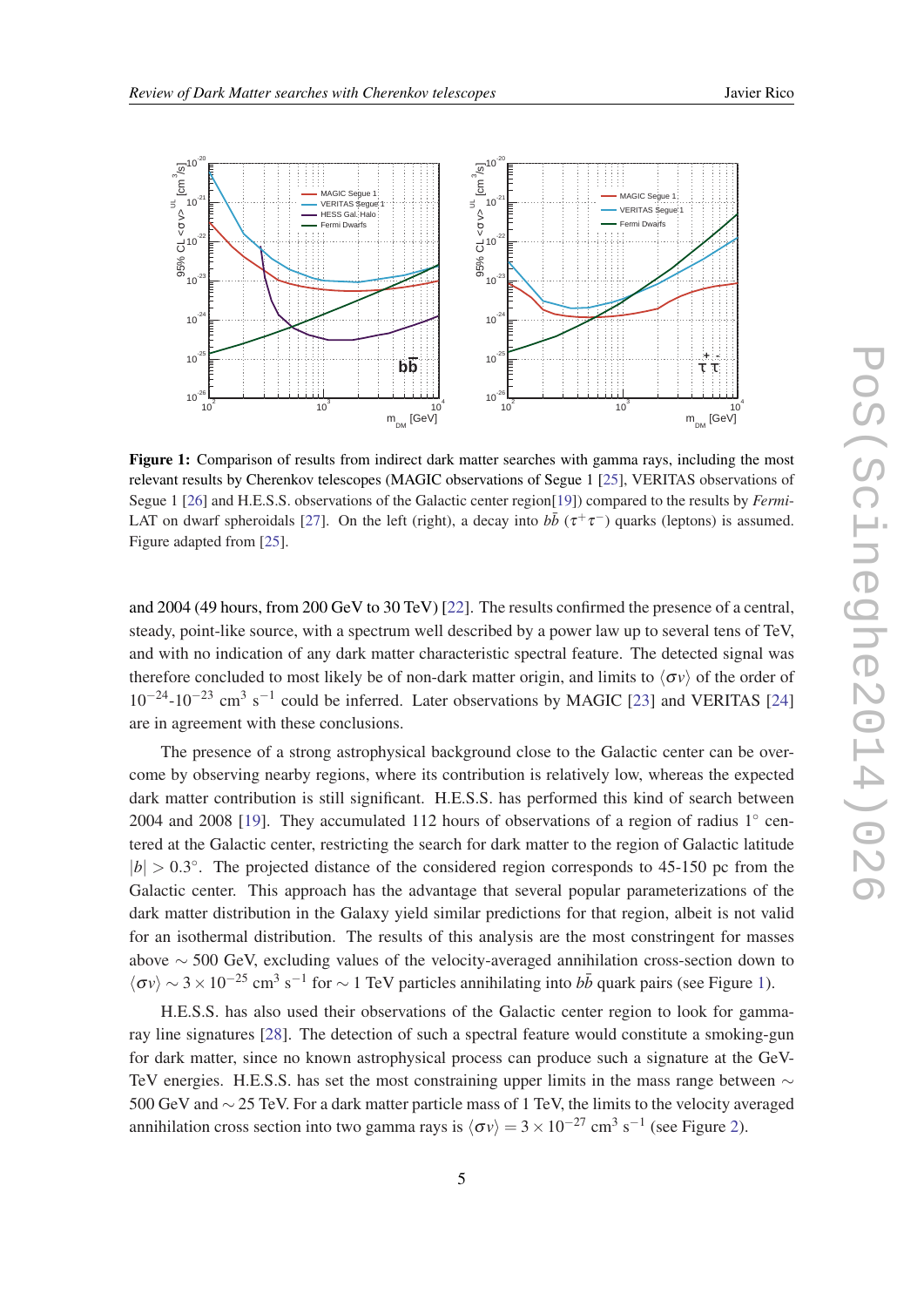<span id="page-5-0"></span>

Figure 2: Comparison of results of searches for gamma-ray line signatures by Cherenkov telescopes (H.E.S.S. [\[28](#page-10-0)] and MAGIC [[25\]](#page-9-0)) and *Fermi*-LAT [\[29](#page-10-0)]. Annihilation into two gamma rays is assumed. Figure adapted from [\[25](#page-9-0)].

#### 2.2 Results from galaxy clusters

MAGIC observed Perseus cluster for 24 hours in 2008, finding no gamma-ray signal [\[30](#page-10-0)]. The J-factor for this target is  $10^{17}$  GeV<sup>2</sup> cm<sup>-5</sup>, lower than other clusters of galaxies (the main purpose of Perseus observations was the attempt of detecting gamma rays from cosmic ray interactions in the intra-cluster medium).

Later, H.E.S.S. published their results based on observations of Fornax cluster for 15 hours in 2005. Fornax has a J-factor on the range  $0.1 - 1 \times 10^{18}$  GeV<sup>2</sup> cm<sup>-5</sup> and is one of the best candidates for dark matter searches in clusters. H.E.S.S. observations have resulted on limits to  $\langle \sigma v \rangle$  in the 10<sup>-20</sup> cm<sup>3</sup> s<sup>-1</sup> range [[31\]](#page-10-0). These limits very much depend on the uncertainty in the dark matter profile, which can be of order 10-100 between different parameterizations and when considering the effect of substructures.

VERITAS observed Coma cluster (with a J-factor of  $0.8 \times 10^{17}$  GeV<sup>2</sup> cm<sup>-5</sup>) for 19 hours during 2008 and obtained limits to  $\langle \sigma v \rangle$  of  $\sim 10^{-20}$  cm<sup>3</sup> s<sup>-1</sup>for dark matter particles of mass 1 TeV annihilating into  $b\bar{b}$  quarks [\[32](#page-10-0)].

# 2.3 Satellite galaxies

Satellite galaxies can be regarded as the smallest dark matter clumps that have started stellar activity. There are 25 known satellite galaxies at present, laying at distances up to 250 kpc. There is a subpopulation known as "ultra-faint", discovered in the Sloan Digital Sky Survey, with massto-light ratios as high as several thousand  $M_{\odot}/L_{\odot}$  [\[20](#page-9-0)], which make them the most dark matter dominated objects known. This fact, together with the absence of other conventional gamma-ray sources and their relatively high and well-determined J-factors, make satellite galaxies one of the best astrophysical probes into the nature of dark matter.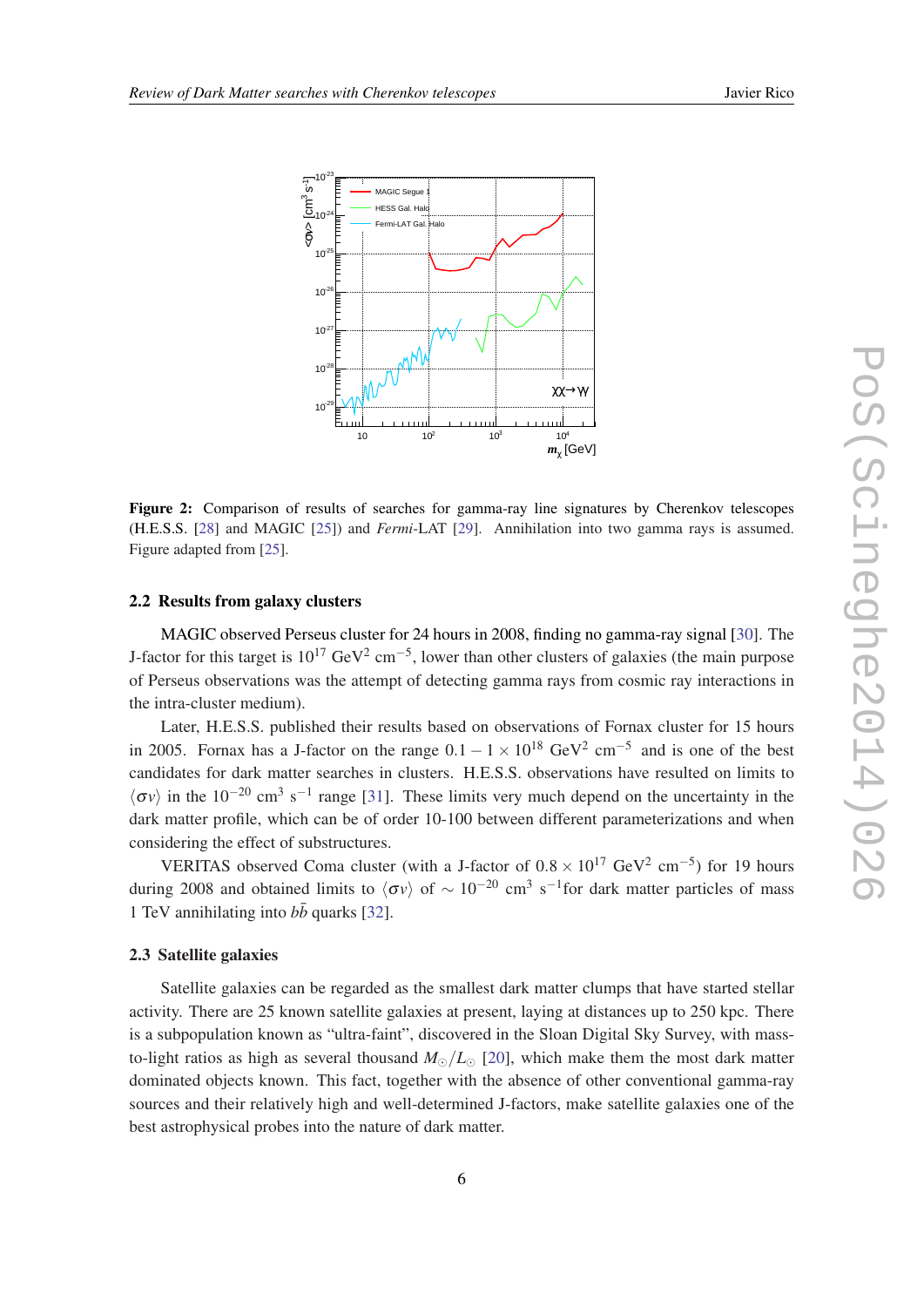Satellite galaxies have been extensively observed with Cherenkov telescopes, accumulating a total of 280 hours on 9 different targets.

H.E.S.S. has observed Sagittarius dwarf [[33\]](#page-10-0) for 11 hours in 2006, Canis Major dwarf [\[34](#page-10-0)] for 10 hours in 2006 and Sculptor and Carina [[35](#page-10-0)] between 2008 and 2009 for 12 and 15 hours, respectively. No gamma-ray signal has been found in any of them. The large uncertainties on Sagittarius and Canis Major prevent us from using this result to set limits on the dark matter particle properties. Using Carina observations ( $J$  = 4  $\times$   $10^{17}$  GeV<sup>2</sup> cm<sup>−5</sup>) they set the limit  $\langle \sigma v \rangle$  < 3  $\times$   $10^{-22}$ cm<sup>3</sup> s<sup>-1</sup> for a dark matter particle of 3 TeV. Using observations of Sculptor ( $J = 4 \times 10^{17}$  GeV<sup>2</sup> cm<sup>-5</sup>), the limit goes down to  $\langle \sigma v \rangle = 10^{-22}$  cm<sup>3</sup> s<sup>-1</sup> for a mass of 2 TeV.

VERITAS has observed Draco ( $J = 1.5 \times 10^{18}$  GeV<sup>2</sup> cm<sup>-5</sup>) for 18 hours, Ursa Minor ( $J =$ 2.7 × 10<sup>18</sup> GeV<sup>2</sup> cm<sup>−5</sup>) for 19 hours, Willman 1 ( $J = 8 \times 10^{18}$  GeV<sup>2</sup> cm<sup>−5</sup>) for 14 hours, Boötes  $1 (J = 1.2 \times 10^{18} \text{ GeV}^2 \text{ cm}^{-5})$  for 14 hours [[36\]](#page-10-0) and Segue 1 ( $J = 1.1 \times 10^{19} \text{ GeV}^2 \text{ cm}^{-5}$ ) for 48 hours [\[26](#page-10-0)], during the period between 2007 and 2011. The best limits are obtained from Segue 1 observations, with a limit  $\langle \sigma v \rangle \sim 10^{-23}$  cm<sup>3</sup> s<sup>-1</sup> for a dark matter particle mass of 1 TeV, and assuming annihilation into  $b\bar{b}$  quark pairs.

Finally, MAGIC has observed Draco for 8 hours [[37\]](#page-10-0), Willman 1 for 16 hours [[38](#page-10-0)], and Segue 1 [[39\]](#page-10-0) for 29 hours between 2007 and 2009, all in single telescope mode. In addition, using the system of two telescopes, MAGIC has performed the deepest observations of a dwarf galaxy by Cherenkov telescopes so far, namely: 158 hours of Segue 1 between 2010 and 2013 [\[25](#page-9-0)]. The data from the observations were analyzed using, for the first time in Cherenkov astronomy, a full likelihood dedicated analysis [[10\]](#page-9-0), optimized for the recognition of spectral features, like the ones expected from dark matter annihilation or decay. The limits obtained go down to  $\langle \sigma v \rangle \sim 5 \times$  $10^{-24}$  cm<sup>3</sup> s<sup>-1</sup> for dark matter particles of mass 1 TeV annihilating into  $b\bar{b}$  quark pairs. These are the strongest limits obtained from satellite galaxy observations by Cherenkov telescopes, and are stronger than the results by *Fermi* [\[27](#page-10-0)] for masses above ∼ 3 TeV for annihilation into *bb*, and above  $\sim$  600 GeV for annihilation into  $\tau^+\tau^-$ .

or masses above few TeV for hadronic annihilation channels, and a few hundred GeV for leptonic channels (see Figure [1](#page-4-0)).

#### 2.4 The electron/positron spectrum

Dark matter can modify the local spectrum of electron and positrons with respect to the expectations from pure secondary production by cosmic ray interactions with the interstellar medium. If dark matter is composed of Majorana particles, they may annihilate in the local Galactic halo, resulting in a symmetric production of particles and antiparticles, which may alter the overall positron content in the cosmic ray flux. In 2009, the PAMELA satellite detector measured a positron/electron fraction increasing in the energy range between 10 and 100 GeV, in a way that appears to be completely inconsistent with secondary sources [\[40](#page-10-0)] . This result was later confirmed and extended to higher energies by the AMS-02 detector [[41](#page-10-0)] onboard the International Space Station. However, the results by PAMELA and AMS are insufficient to distinguish between astrophysical primary sources and dark matter annihilation, and measurements at higher energies are needed.

H.E.S.S. and MAGIC have measured the cosmic electron-positron spectrum between 100 GeV and 5 TeV [[42,](#page-10-0) [43\]](#page-10-0). Electron and gamma-ray signals are in first approximation indistinguishable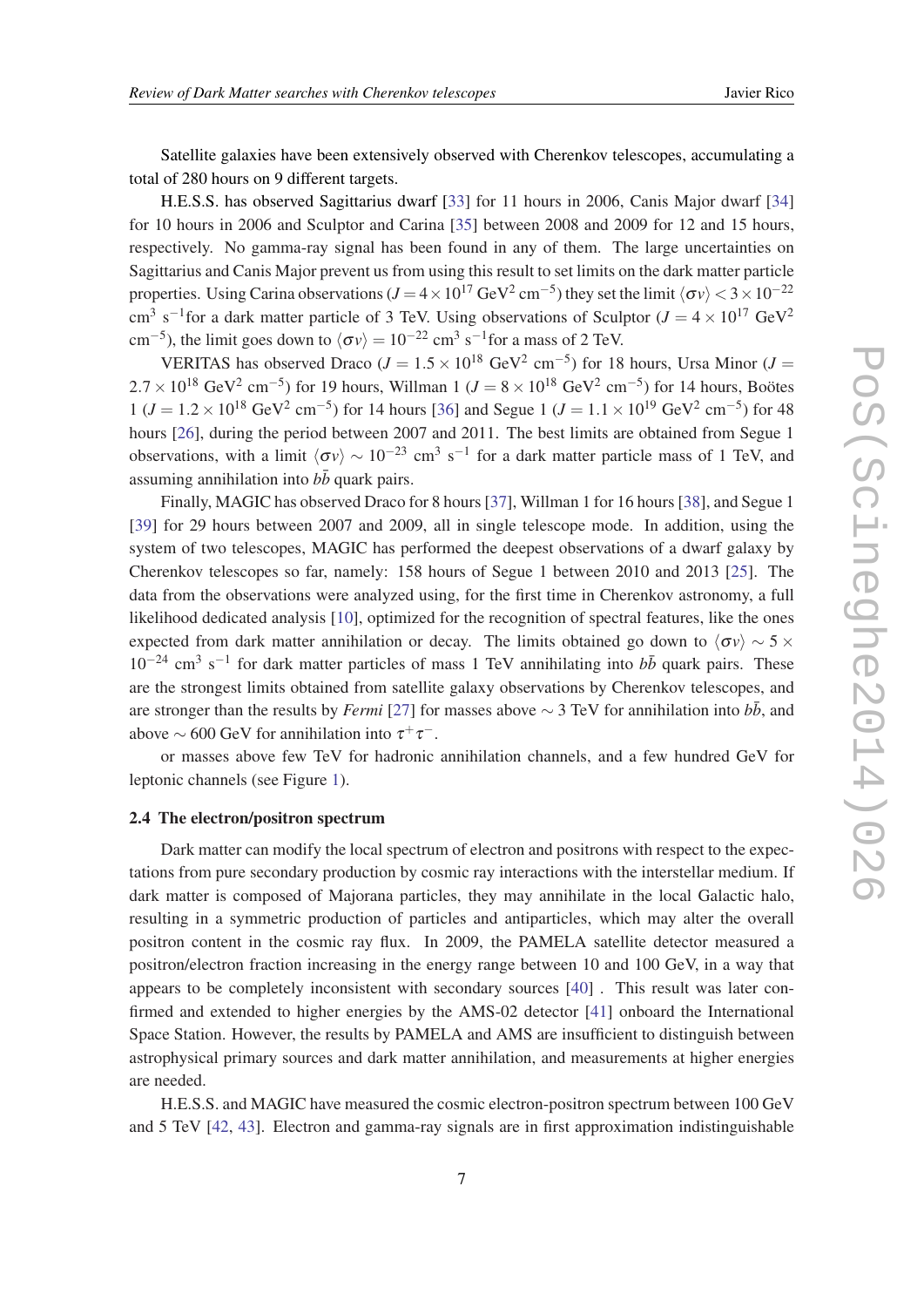



Figure 3: Electron-positron spectrum in the energy range between 3 GeV and 5 TeV measured by different experiments. Figure taken from [\[43](#page-10-0)].

for IACTs. The measurement is based on the fact that the former are the dominant electromagnetic component of the diffuse CR flux. The main background comes from hadronic CRs, and can be reduced using multi-variate statistical analyses that exploit the differences in the Cherenkov shower images between electrons and hadrons [[45\]](#page-11-0), which requires extensive MC simulations of shower development in the atmosphere. The results (see Figure 3) are in agreement, within systematic uncertainties, with what was observed by *Fermi*-LAT: the spectral feature claimed by [\[46](#page-11-0)] is not confirmed, and the spectrum is well fitted by a power law with index -3, and a steepening starting at ∼1 TeV.

MAGIC is currently developing a novel method in Cherenkov astronomy to measure the fraction of positrons and electrons in the cosmic flux, in the energy range between 300 GeV and 1 TeV [\[44\]](#page-11-0). This is possible by pointing the MAGIC telescopes towards the vicinity of the Moon. The Earth/Moon system forms a natural spectrometer in which the Moon absorbs a part of the cosmic rays creating a localized deficit in the isotropic flux (the so-called "Moon shadow") and the Earth magnetosphere deflects the trajectory of any incoming particle depending on its charge and momentum. Thanks the good angular and energy resolutions of MAGIC, the intensity of the positron and electron shadows can be measured with high accuracy –the ratio of these intensities is the cosmic positron/electron fraction. With this strategy, the measurement of the positron fraction can be performed up to ∼1 TeV. This is a very challenging measurement due to the high level of noise induced by the scattered moonlight during the observations. Although the major technical drawbacks of the technique have now been overcome, the detection of the electron Moon shadow with MAGIC will still require several years because of the short observation window available every year. It is possible to expand such window by using UV filters, which allow to observe under even higher camera illumination conditions.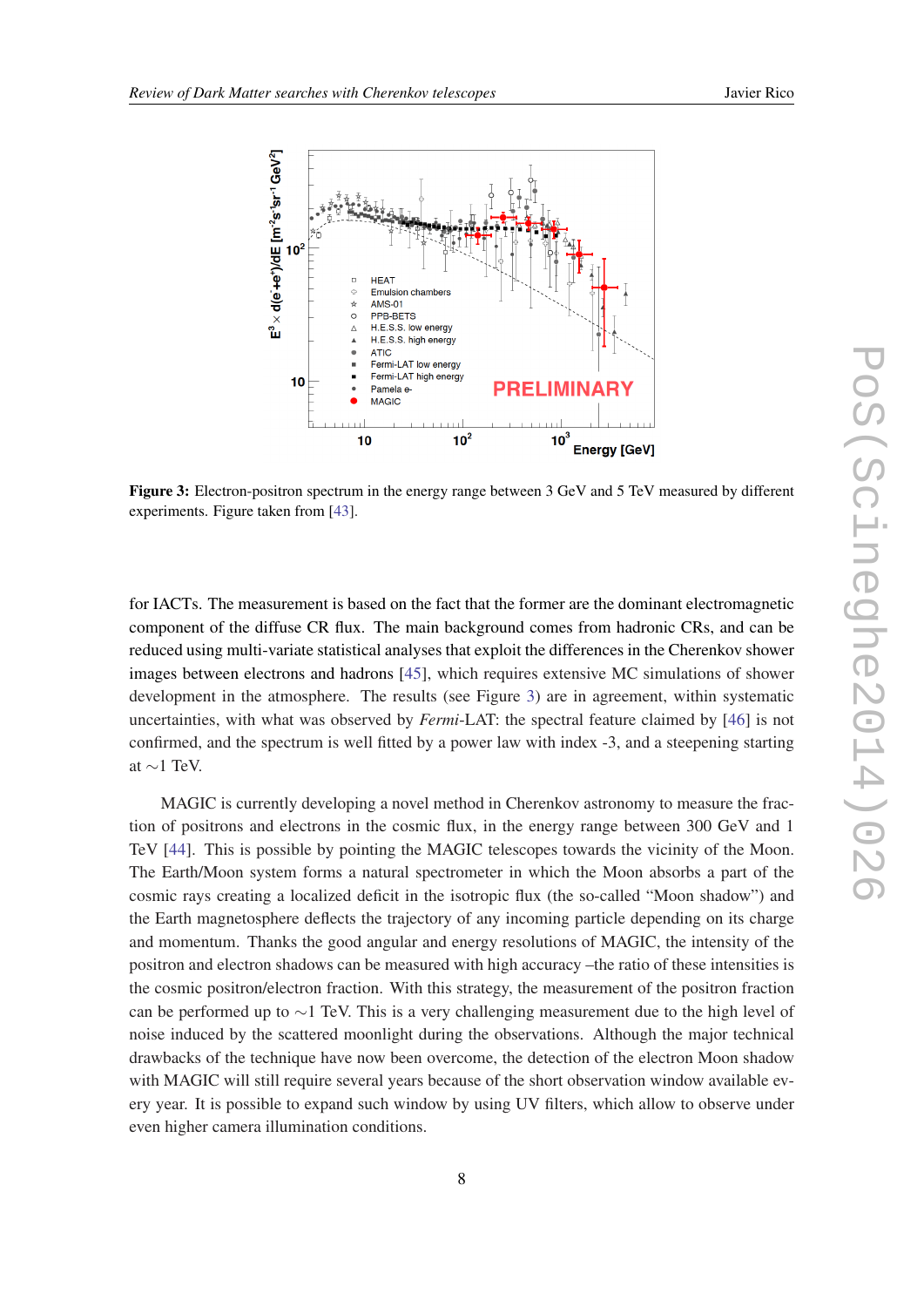# <span id="page-8-0"></span>3. Discussion and Conclusions

Cherenkov telescopes have dedicated a (relatively small although significant) fraction of their time to search for dark matter signals, using different strategies and observational targets. Those include the galactic center region, dwarf galaxies, galaxy clusters, and the electron/positron diffuse flux. The most constraining results come from H.E.S.S. observations of the Galactic center halo, with limits on the velocity-averaged annihilation cross section down to  $\langle \sigma v \rangle = 3 \times 10^{-25}$  cm<sup>3</sup> s<sup>-1</sup> for hadronic channels. From dwarf galaxies, MAGIC produces the most constraining results using very deep observations of the Segue 1 galaxy, with limits down to  $\langle \sigma v \rangle \sim 5 \times 10^{-24}$  cm<sup>3</sup> s<sup>-1</sup>. The bounds obtained with Cherenkov telescopes are more constraining that those obtained with *Fermi*-LAT above few hundred GeV.

The sensitivity of this kind of searches is determined by four factors:

- The sensitivity of the instrument(s)
- The optimization of the analysis
- The depth of the observations
- The choice of optimal targets

The analysis described in [\[10](#page-9-0)] and successfully applied by MAGIC in [[25\]](#page-9-0) seems to be the way of fully exploiting the characteristic spectral features in dark matter-induced processes (it yields a factor of ∼2 better sensitivity than the conventional analysis for this kind of searches). In addition, the current instruments have already invested a significant amount of time and little gain can be expected by adding few tens of hours by each of the telescopes individually. In this sense, one could conclude that Cherenkov telescopes have already produced their result, and no news should be expected before the advent of CTA [[47\]](#page-11-0). However, new targets can be discovered (or the properties of existing ones better determined), particularly new satellite galaxies. The use of a likelihood analysis allows the combination of results from different targets and by different instruments in a relatively trivial way [[10\]](#page-9-0). A natural way to obtain a global, sensitivity optimized result on dark matter by the current generation of Cherenkov instruments should be the combination of present and future results.

# References

- [1] P. A. R. Ade et al., *Planck 2013 results. XVI. Cosmological parameters*, Astron. and Astrophys. 571 (2014) A16. [arXiv:1303.5076].
- [2] P. Hut, *Limits on masses and number of neutral weakly interacting particles*, Phys. Lett. B69 (1977) 85.
- [3] O. Buchmueller, *Searches for Supersymmetry*, PoS (EPS-HEP 2013) 161 (2013).
- [4] F. Arneodo, *Dark Matter Searches*, in Proc. of XXXII Symposium on "Physics in Collision", Strbske Pleso, Slovakia, 2013. [arXiv:1301.0441].
- [5] M. Cahill-Rowley et al., *Complementarity and Searches for Dark Matter in the pMSSM*, arXiv:1305.6921 (2013).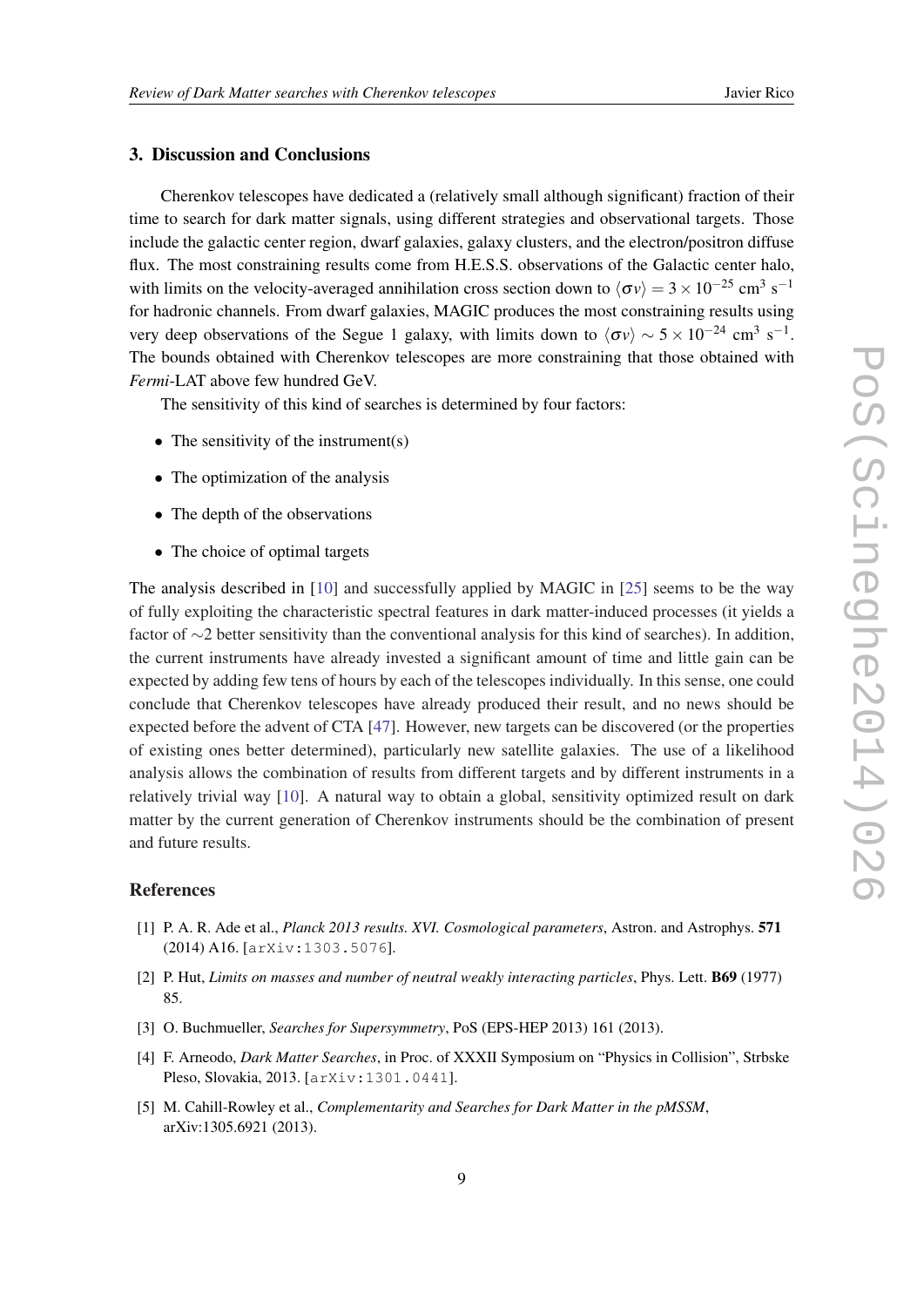- <span id="page-9-0"></span>[6] G. Bertone (ed.), *Particle Dark Matter*. Cambridge University Press. Cambridge (2010).
- [7] D. Hooper and P. D. Serpico, *Detecting Axionlike Particles with Gamma Ray Telescopes*, Phys. Rev. Lett. 99 (2007) 231102. [arXiv:0706.3203].
- [8] A. De Angelis, M. Roncadelli and O. Mansutti, *Evidence for a new light spin-zero boson from cosmological gamma-ray propagation?* Phys. Rev. D 76 (2007), 121301. [arXiv:0707.4312].
- [9] M. Doro et al., *Dark matter and fundamental physics with the Cherenkov Telescope*, Astropart. Phys. 43(2013) 189. [arXiv:1208.5356].
- [10] J. Aleksić, J. Rico and M. Martinez, *Optimized analysis method for indirect dark matter searches with Imaging Air Cherenkov Telescopes*, JCAP 10 (2012) 032. [arXiv:1209.5589].
- [11] T. Bringmann et al., *New gamma-ray contributions to supersymmetric dark matter annihilation*, JHEP 01 (2008) 049. [arXiv:0710.3169].
- [12] J. A. R. Cembranos et al., *Photon spectra from WIMP annihilation*, Phys. Rev. D83 (2011) 083507. [arXiv:1009.4936].
- [13] D. Merritt et al., *Empirical Models for Dark Matter Halos. I. Nonparametric Construction of Density Profiles and Comparison with Parametric Models*, Astron. J. 132 (2006) 2685. [astro-ph/0509417].
- [14] J. F. Navarro, C. S. Frenk and S. D. M. White, *The Structure of Cold Dark Matter Halos*, Astrophys. J. 462 (1996) 563. [astro-ph/9508025].
- [15] M. Rocha et al., *Cosmological simulations with self-interacting dark matter I. Constant-density cores and substructure*, MNRAS 430 (2012) 81. [arXiv:1208.3025].
- [16] J. Zavala et al., *Constraining self-interacting dark matter with the Milky Way's dwarf spheroidals*, MNRAS 431 (2013) L20. [arXiv:1211.6426].
- [17] K. K. Boddy et al., *Self-interacting dark matter from a non-Abelian hidden sector*, Phys. Rev. D89 (2014) 115017. [arXiv:1402.3629].
- [18] J. Aleksić et al., *MAGIC Gamma-ray Telescope Observation of the Perseus Cluster of Galaxies: Implications for Cosmic Rays, Dark Matter, and NGC 1275*, Astrophys. J 710 (2010) 634. [arXiv:0909.3267].
- [19] A. Abramowski et al., *Search for a Dark Matter annihilation signal from the Galactic Center halo with H.E.S.S.* . Phys. Rev. Lett. 106 (2011) 161301. [arXiv:1103.3266].
- [20] L. E. Strigari, *Galactic searches for dark matter*, Phys. Rep. 531 (2013) 1. [arXiv:1211.7090].
- [21] J. Rico, *Gamma ray astronomy: implications for fundamental physics*, in Proc. of XXXI Inter. Symp. "Physics in Collision", Vancouver, Canada (2011).
- [22] F. Aharonian et al., *H.E.S.S. observations of the Galactic Center region and their possible dark matter interpretation* , Phys. Rev. Lett. 97 (2006) 221102. [astro-ph/0610509].
- [23] J. Albert et al., *Observation of Gamma Rays from the Galactic Center with the MAGIC telescope*, Astrophys. J. 638 (2006) L101. [astro-ph/0512469].
- [24] A. Archer et al., *Very-High Energy Observations of the Galactic Center Region by VERITAS in 2010-2012*, Astrophys. J. 790 (2014) 149. [arXiv:1406.6383].
- [25] J. Aleksic et al., *Optimized dark matter searches in deep observations of Segue 1 with MAGIC*, JCAP 02 (2014) 008. [arXiv:1312.1535].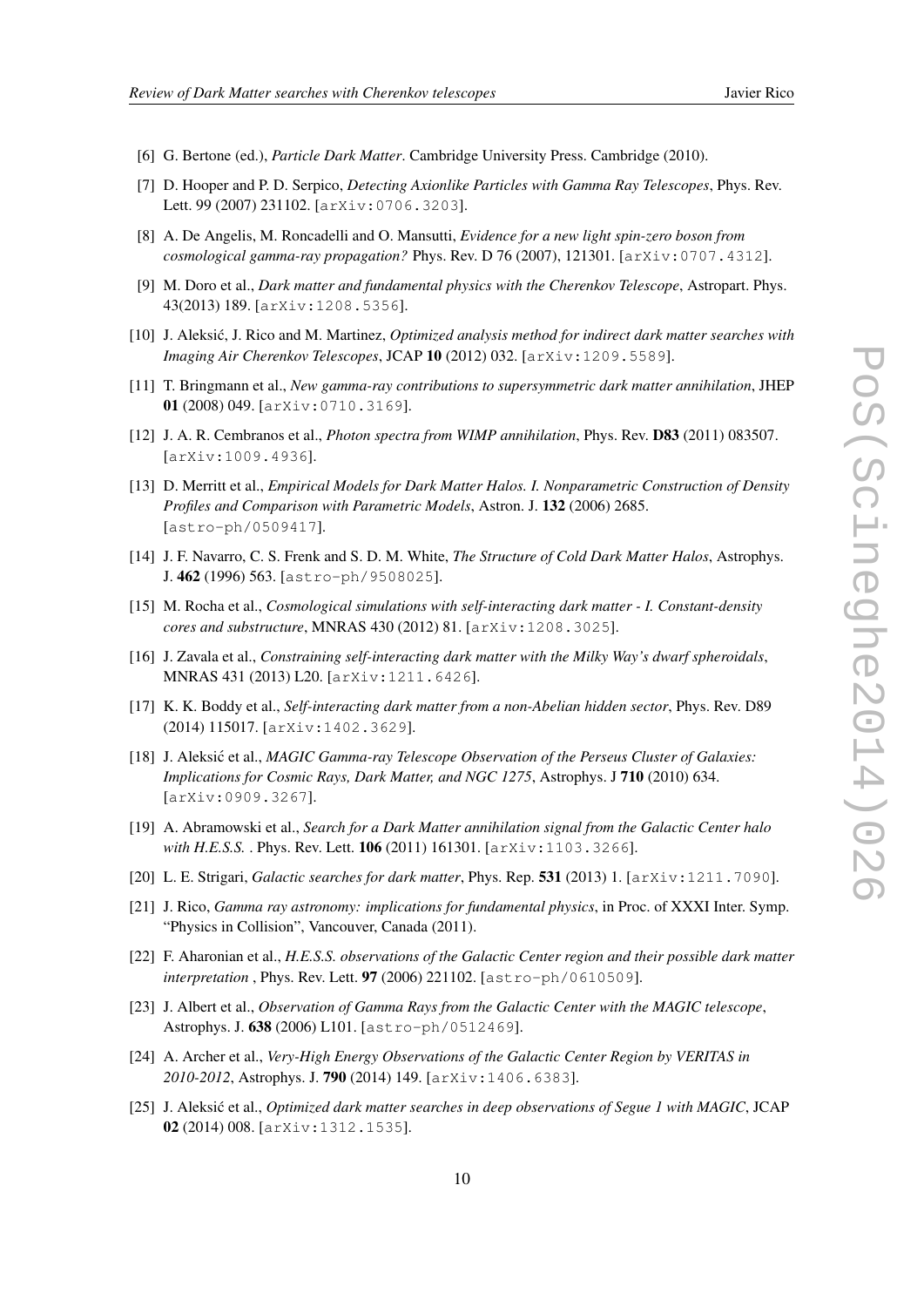- 
- <span id="page-10-0"></span>[26] E. Aliu et al., *VERITAS Deep Observations of the Dwarf Spheroidal Galaxy Segue 1*. Phys. Rev. D85 (2012) 062001. [arXiv:1202.2144].
- [27] M. Ackermann et al., *Dark Matter Constraints from Observations of 25 Milky Way Satellite Galaxies with the Fermi Large Area Telescope*, Phys. Rev. D89 (2014) 042001. [arXiv:1310.0828].
- [28] A. Abramowski et al., *Search for photon line-like signatures from Dark Matter annihilations with H.E.S.S*, Phys. Rev. Lett. 110 (2013) 041301. [arXiv:1301.1173].
- [29] M. Ackermann et al., *Search for gamma-ray spectral lines with the Fermi Large Area Telescope and dark matter implications*, Phys. Rev. D88 (2013) 082002. [arXiv:1305.5597].
- [30] J. Aleksić et al., *MAGIC Gamma-Ray Observation of the Perseus Galaxy Cluster*, Astrophys. J. **710** (2010) 634. [arXiv:0909.3267].
- [31] A. Abramowski et al., *Search for Dark Matter Annihilation Signals from the Fornax Galaxy Cluster with H.E.S.S* , Astrophys. J. 750 (2012) 123 [arXiv:1202.5494]. Erratum: *ibid* 783 (2014) 63.
- [32] T. Arlen et al., *Constraints on Cosmic Rays, Magnetic Fields, and Dark Matter from Gamma-Ray Observations of the Coma Cluster of Galaxies with VERITAS and Fermi*, Astrophys. J. 757 (2012) 123. [arXiv:1208.0676].
- [33] F. Aharonian et al., *Observations of the Sagittarius Dwarf galaxy by the H.E.S.S. experiment and search for a Dark Matter signal* , Astropart. Phys. 29 (2008) 55. [arXiv:0711.2369]. Erratum: *ibid* 33 (2010) 274.
- [34] F. Aharonian et al., *A search for a dark matter annihilation signal towards the Canis Major overdensity with H.E.S.S*, Astrophy. J. 691 (2009) 175. [arXiv:0809.3894].
- [35] A. Abramowski et al., *H.E.S.S. constraints on Dark Matter annihilations towards the Sculptor and Carina Dwarf Galaxies* , Astropart. Phys. 34 (2011) 608. [arXiv:1012.5602].
- [36] V. A. Acciari et al., *VERITAS Search for VHE Gamma-ray Emission from Dwarf Spheroidal Galaxies*. Astrophys. J. 720 (2010) 1174. [arXiv:1006.5955].
- [37] J. Albert et al., *Upper limit for gamma-ray emission above 140 GeV from the dwarf spheroidal galaxy Draco*. Astrophys. J. 679 (2008) 428. [arXiv:0711.2574].
- [38] J. Albert et al., *Upper Limits on the VHE Gamma-Ray Emission from the Willman 1 Satellite Galaxy with the Magic Telescope*. Astrophys. J. 697 (2009) 1299. [arXiv:0810.3561].
- [39] J. Aleksic et al., *Searches for dark matter annihilation signatures in the Segue 1 satellite galaxy with the MAGIC-I telescope*, JCAP 06 (2011) 035. [arXiv:1103.0477].
- [40] O. Adriani et al., *An anomalous positron abundance in cosmic rays with energies 1.5-100 GeV*, Nature 458 (2009) 607. [arXiv:0810.4995].
- [41] M. Aguilar et al., *First Result from the Alpha Magnetic Spectrometer on the International Space Station: Precision Measurement of the Positron Fraction in Primary Cosmic Rays of 0.5-350 GeV*, Phys. Rev. Lett. 110 (2013) 141102.
- [42] F. Aharonian et al., *Probing the ATIC peak in the cosmic-ray electron spectrum with H.E.S.S*, Astron. and Astrophys. 508 (2009) 561. [arXiv:0905.0105].
- [43] D. Borla-Tridon et al., *Measurement of the cosmic electron plus positron spectrum with the MAGIC telescopes*. In Proc. of the 32nd International Cosmic Ray Conference, [arxiv:1110.4008].